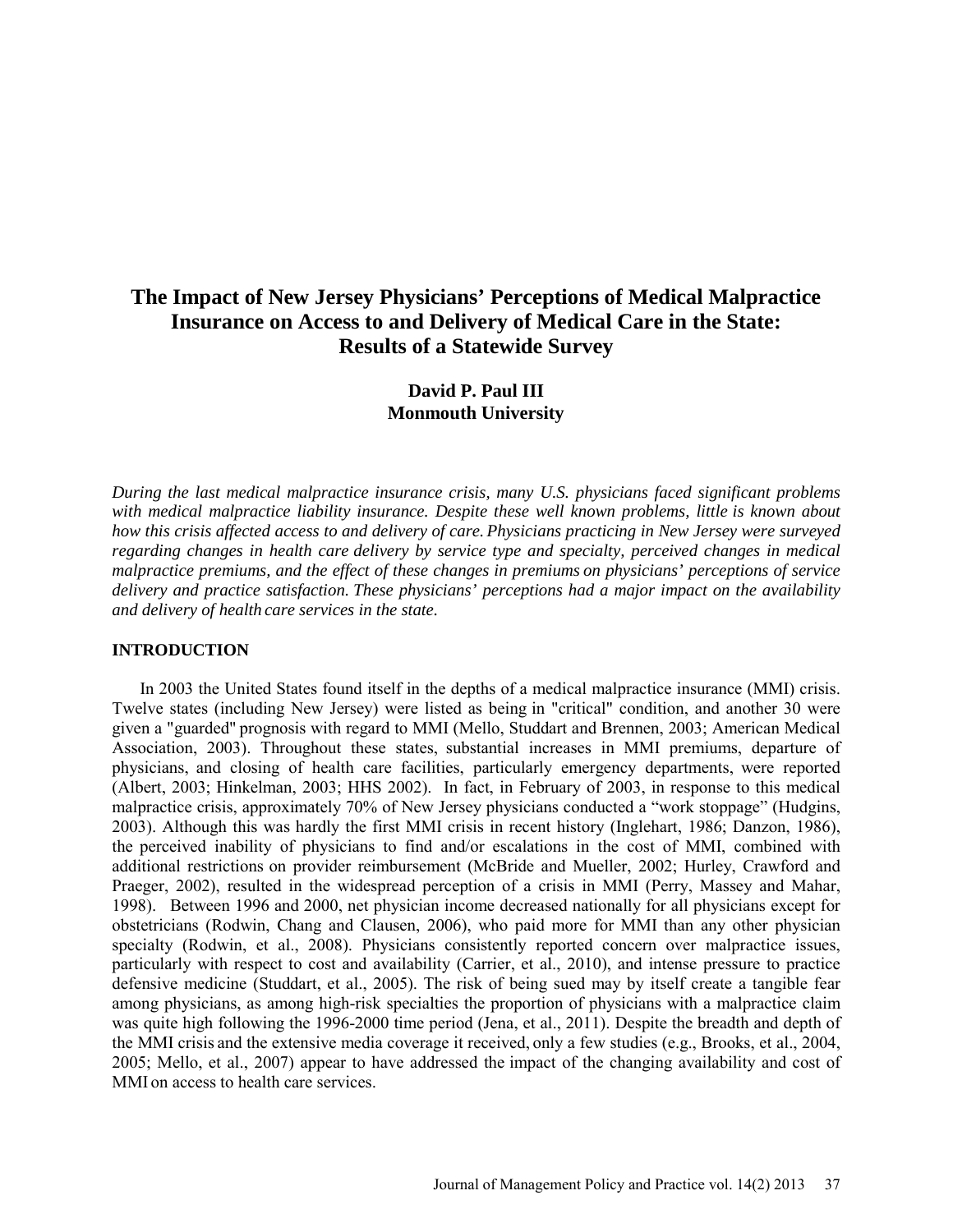#### **METHODS**

A random sample of 1000 office-based, practicing physicians in New Jersey was obtained from American Medical Information (AMI), a Division of Info USA, 5711 S. 86th Circle, Omaha NE 68046. Surveys were mailed in October of 2005, and data collection was continued until January of 2006. The survey was a modified version of one used previously (Brooks. et al., 2004) which the authors graciously provided. The Brooks. et al. (2004) survey included questions on physician and patient demographics, physicians' training and scope of practice, physicians' satisfaction with the practice of medicine and their future practice plans, and physicians' perceptions of recent changes in services offered and changes in their MMI premiums and availability. In addition to these previously asked questions, survey participants were asked about circumstances under which practicing physicians might be willing to become hospital employees (assuming the hospital paid for their MMI). The purpose of the study was explained in a cover letter in which the physicians were asked to complete and return the survey via a prepaid envelope provided. No incentive to return the survey was offered. The study was approved by the Institutional Review Board of Monmouth University, West Long Branch, NJ.

#### **RESULTS**

Demographic and practice characteristics of the 148 respondents are displayed in [Table 1.](http://archinte.ama-assn.org/cgi/content/full/164/20/2217#IOI30892T1) Overall, the mean reported age was 50.8 years(range, 30-76 years). Of the 145 respondents who identified themselves by gender, 81.4% were male. Of the 146 respondents who identified themselves by race/ethnicity the vast majority (86.3%) were white, while 2.0 were African American, 8.9% were Asian, and 2.7% were other. Physicians reported having been practicing in their current community for a mean of 8.4 years (range, 2 to 50 years). Overall, 28.8% of the respondents were practicing in a primary care field (family medicine, 8.8%; internal medicine, 10.8%; pediatrics, 8.8%; and obstetrics/gynecology, 12.2%). In addition, 30.4% reported spending most of their time in a surgical area (general surgery, 2.0%; surgical subspecialty, 28.4%); 16.2%, in a medical specialty; and 15.5% in some other area of medicine. Physicians' perceptions of patient composition of their practices included 35% covered by Medicare, 53% covered by private insurance, 20% covered by Medicaid, and 8% self-paying. All respondents stated that they would accept new private-pay patients (3 individuals did not respond to this question); 88% would accept new patients covered by Medicare; and only 34.5% would accept new patients covered by Medicaid. For additional detail, see Table 1: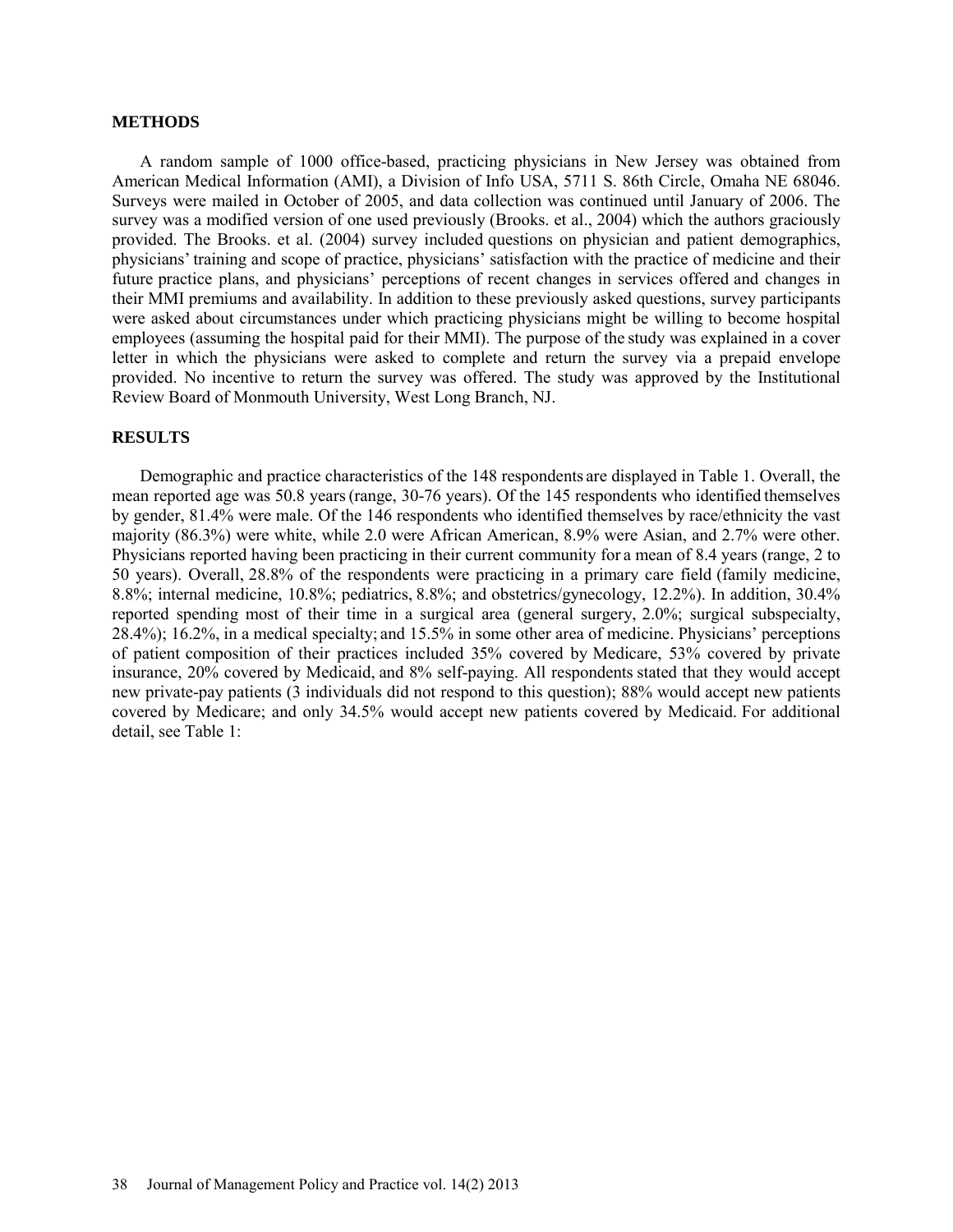#### **TABLE 1 DEMOGRAPHICS AND PRACTICE CHARACTERISTICS OF RESPONDING PHYSICIANS**\*

| Demographics of Respondents                   | Results**       |  |  |
|-----------------------------------------------|-----------------|--|--|
| Age, mean (range), years                      | $50.8(30-78)$   |  |  |
| Male                                          | 118/145 (81.4%) |  |  |
| Race/ethnicity                                |                 |  |  |
| White                                         | $126(86.4\%)$   |  |  |
| Asian                                         | $13(8.9\%)$     |  |  |
| African American                              | $3(2\%)$        |  |  |
| Other or unknown                              | 4(2.7%)         |  |  |
| Practice characteristics                      |                 |  |  |
| Time in private practice, mean (range), years | $18.4(2-50)$    |  |  |
| Specialty***                                  |                 |  |  |
| Family medicine                               | $13(8.8\%)$     |  |  |
| Internal medicine                             | $16(10.8\%)$    |  |  |
| Pediatrics                                    | 13 (8.8%)       |  |  |
| <b>OBGYN</b>                                  | 18 (12.2%)      |  |  |
| General surgery                               | $3(2.0\%)$      |  |  |
| Surgical specialty                            | 42 (28.4%)      |  |  |
| Medical specialty                             | 24 (16.2%)      |  |  |
| Other****                                     | 23 (15.5%)      |  |  |
| Patient race/ethnicity, mean                  |                 |  |  |
| White                                         | 69.1%           |  |  |
| African American                              | 18.1%           |  |  |
| Asian                                         | 8.9%            |  |  |
| Other/unknown                                 | 3.1%            |  |  |
| Payer type, mean**                            |                 |  |  |
| Private insurance                             | 53%             |  |  |
| Medicare                                      | 35%             |  |  |
| Medicaid                                      | 20%             |  |  |
| Private pay                                   | 8%              |  |  |

\*Unless otherwise noted, data are expressed as number (percentage) of respondents

\*\*Because of rounding and omission of particular items by respondents, percentages may not sum to 100%

\*\*\*Based on the most time spent in practice as reported by respondents

\*\*\*\*Includes all other specialties, physicians primarily in administrative roles, and unknown specialties

### **CHANGES IN HEALTH CARE SERVICES**

Overall, 62 (41.9%) of 148 responding physicians stated that in the past year they had eliminated or decreased the provision of some types of patient services. Trends in a select group of these services are outlined in [Table 2.](http://archinte.ama-assn.org/cgi/content/full/164/20/2217#IOI30892T2) Reported elimination of services was particularly frequent with regard to procedural services (i.e., deliveries and hospital-based services). For example, 42.1% of those physicians who performed obstetrical services reported that they had eliminated performing vaginal deliveries, and the same percentage reported that they had eliminated performing cesarean sections. Delivery of mental health services was reported to have been decreased or eliminated by 39.2% of respondents. Overall, hospital-based surgical procedures had decreased or been eliminated by 34.2% of the respondents, and 46.6% decreased or eliminated emergency department coverage. For additional detail. see Table 2: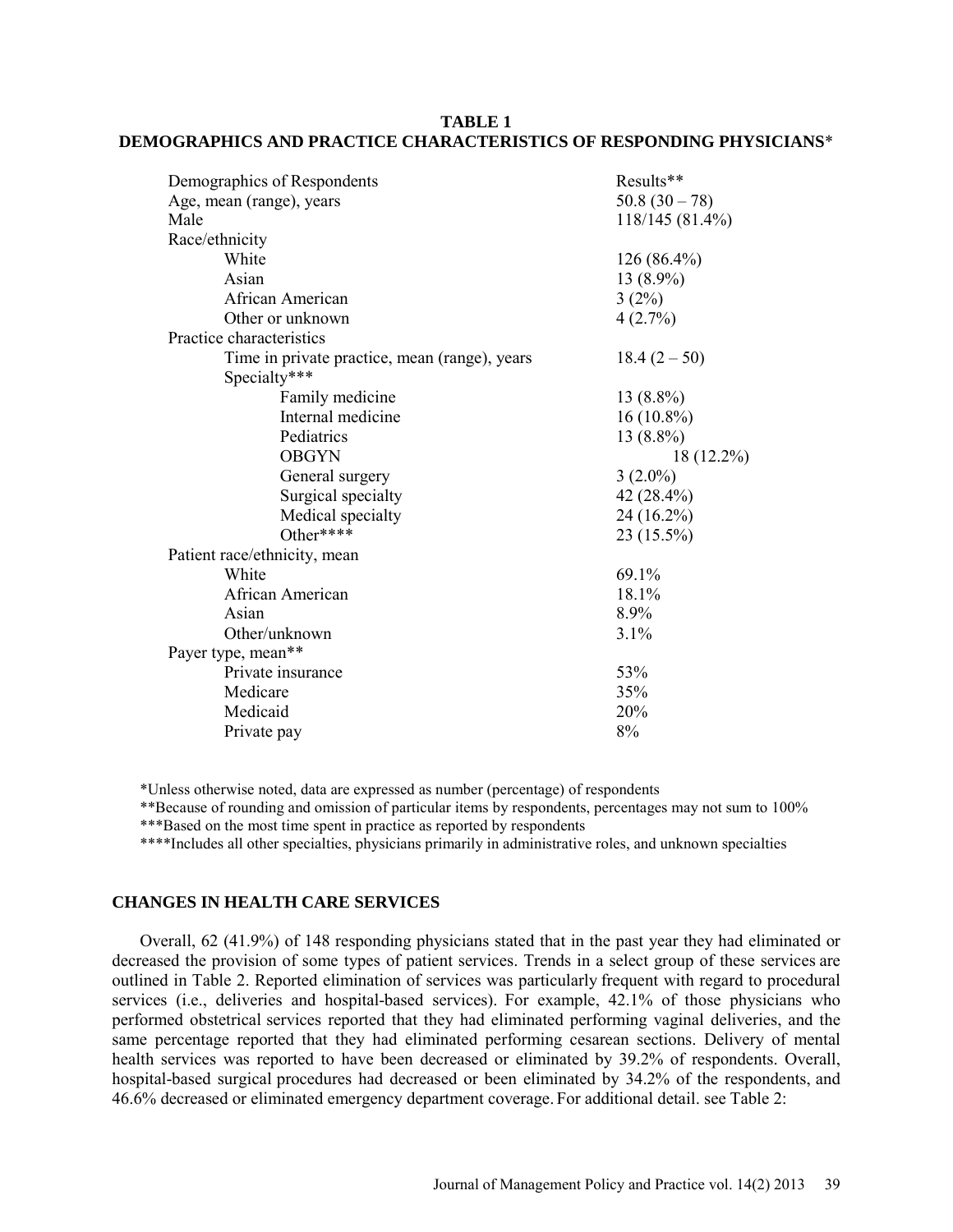### **TABLE 2 TRENDS IN HEALTH CARE SERVICES**

|                           |             |           | Percentage of Respondents* |           |            |
|---------------------------|-------------|-----------|----------------------------|-----------|------------|
| Service                   | No. of      | Increased | Unchanged                  | Decreased | Eliminated |
|                           | Respondents |           |                            |           |            |
| Vaginal deliveries        | 38          | 13.2%     | 44.7%                      | $NR**$    | 42.1%      |
| Caesarian sections        | 38          | 18.4%     | 39.5%                      | $NR**$    | 42.1%      |
| Endoscopic procedures 60  |             | 30.0%     | 35.0%                      | 10.0%     | 25.0%      |
| Hospital-based surgical   |             |           |                            |           |            |
| procedures                | 109         | 12.8%     | 44.0%                      | 20.4%     | 13.8%      |
| Emergency department      |             |           |                            |           |            |
| coverage                  | 103         | 4.9%      | 48.5%                      | 27.2%     | 19.4%      |
| Mental health services    | 51          | 5.9%      | 54.9%                      | 11.8%     | 27.5%      |
| Radiographs               | 49          | 12.2%     | 61.2%                      | 10.2%     | 16.3%      |
| Office-based surgical     |             |           |                            |           |            |
| procedures                | 103         | 16.5%     | 51.5%                      | 19.4%     | 12.6%      |
| Vaccine administration 51 |             | 9.8%      | 56.9%                      | 21.6%     | 11.8%      |
| Papanicolaou smears       | 55          | 21.8%     | $62/7\%$                   | 7.8%      | 13.7%      |
| Electrocardiograms        | 52          | 5.8%      | 76.5%                      | $2.0\%$   | 17.6%      |
|                           |             |           |                            |           |            |

\*Because of rounding and omission of particular items by respondents, percentages may not sum to 100% \*\*No response

Trends in the delivery of selected health care are given in [Table 3.](http://archinte.ama-assn.org/cgi/content/full/164/20/2217#IOI30892T3) All physicians except pediatricians reported over 50% decrease in the provision of some services: family practitioners (100%), internists (60%), obstetricians (83.3%), medical specialists (83.3%), general surgeons (100%), and surgical specialists (94.1%). Pediatricians reported a 36.4% decrease in the provision of some services. Noteworthy also was the substantial decrease in both office-based and hospital-based procedures by internists, and both medical and surgical specialists. Over half of the physicians responding to the survey (55.5%) reported a decrease or elimination of some services during the past year. For additional detail, see Table 3: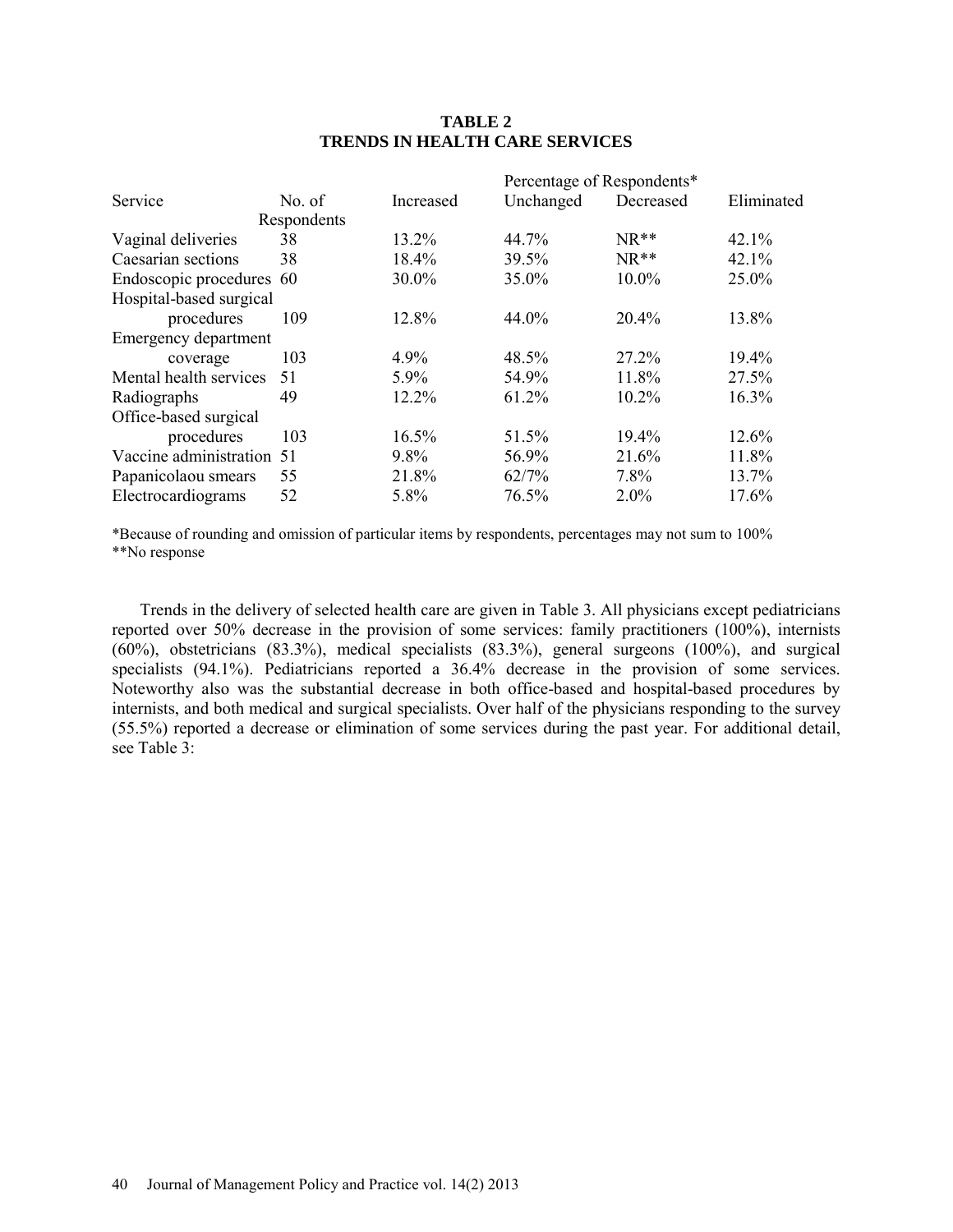### **TABLE 3 DECREASE OR ELIMINATION OF SERVICES AND PROCEDURES BY PHYSICIAN SPECIALTY**

|                     |                          | Decreased or Eliminated Services, No./Total No. of Respondents |          |           |            |        |              |
|---------------------|--------------------------|----------------------------------------------------------------|----------|-----------|------------|--------|--------------|
|                     | Decreased or             | Hospital-                                                      |          |           |            |        |              |
| Specialty*          |                          | Cesarean                                                       | Vaginal  | Endoscopy | based      | Mental | Office-based |
|                     | Eliminated               | Section                                                        | Delivery |           | Surgical   | Health | Surgical     |
|                     | Any Services in          |                                                                |          |           | Procedures |        | Procedures   |
|                     | Last Year, No.<br>$(\%)$ |                                                                |          |           |            |        |              |
| Fam. Med.           | $15/15(100\%)$           | 3/15                                                           | 3/15     | 4/15      | 5/15       | 2/15   | 5/15         |
| Int. Med.           | $12/20(60\%)$            | 2/7                                                            | 2/7      | 8/13      | 11/22      | 5/12   | 9/20         |
| Pediatrics          | $(36.4\%)$<br>4/11       | 0/4                                                            | 1/4      | 1/3       | 1/3        | 1/2    | 1/4          |
| <b>OBGYN</b>        | $15/18(83.3\%)$          | 8/16                                                           | 8/16     | 3/9       | 5/15       | 2/8    | 2/15         |
| Med Spec            | $18/22(81.8\%)$          | 1/4                                                            | 1/4      | 4/14      | 9/18       | 1/8    | 6/15         |
| Gen. Surg.<br>Surg. | $10/10(100\%)$           | 2/2                                                            | 2/2      | 2/4       | 1/9        | 2/2    | 1/8          |
| Spec.               | $32/34(94.1\%)$          | 3/4                                                            | 3/4      | 3/8       | 15/32      | 4/7    | 10/28        |

\*Abbreviations: Fam. Med. = family medicine; Int. Med. = internal medicine; OBGYN = obstetrics/gynecology; Med. Spec. = medical specialist; Gen. Surg. = general surgery; Surg. Spec. = surgical specialist

#### **MMI COVERAGE AND PREMIUMS**

Virtually all, 147 of the 148 physicians (99.3%) responding, reported that they currently had MMI. The sole physician who reported no malpractice insurance noted that he had recently retired.

When asked about the percentage of change in their MMI premiums in the past year, 119 physicians responded. The mean increase in their premiums was 35.2% (SE, 3.8%, range -7% to 300%). One obvious outlier response of 147,000% increase in MMI premium was not included in these calculations. When assessed by distribution, 13.4% of physicians reported at least a 50% increase, 2.5% saw at least a 100% increase, and only 3 (2.5%) reported an increase of over 100% in premiums in the past year.

# **SATISFACTION AND FUTURE PRACTICE PLANS**

When asked about satisfaction with their current medical practice, 16 (10.8%) of 145 respondents stated they were "very satisfied"; 47 (31.8%) were "somewhat satisfied"; 19 (12.8%) were "neutral"; 47 (31.8%) were "somewhat dissatisfied"; and 16 (10.8%) were "very dissatisfied." Those physicians who stated that they were somewhat or very dissatisfied with their current medical practice were significantly more likely to have indicated that they had decreased or eliminated services ( $F = 17.018$ ;  $P = 0.001$ ) and had higher (but not significantly higher) mean increases in their MMI premiums ( $t = 1.268$ ;  $P = 0.262$ ).

When questioned about plans for continuing to practice in their current community, 12 (8.5%) of 141 respondents stated that they would be leaving within 2 years and 19 (12.8%) stated that they would be leaving within 2 to 4 years. For those physicians who stated that they would be leaving within the next 2 years, 2 (16.7%) stated it was because of practice issues; early retirement; 2 (16.7%), planned retirement; and 8 (66.7%), family or personal issues. No respondents indicated early retirement as a reason for leaving their current community of practice. Furthermore, when these physicians who planned to leave their current community were asked "to what extent has the inability to *find* MMI played a role in your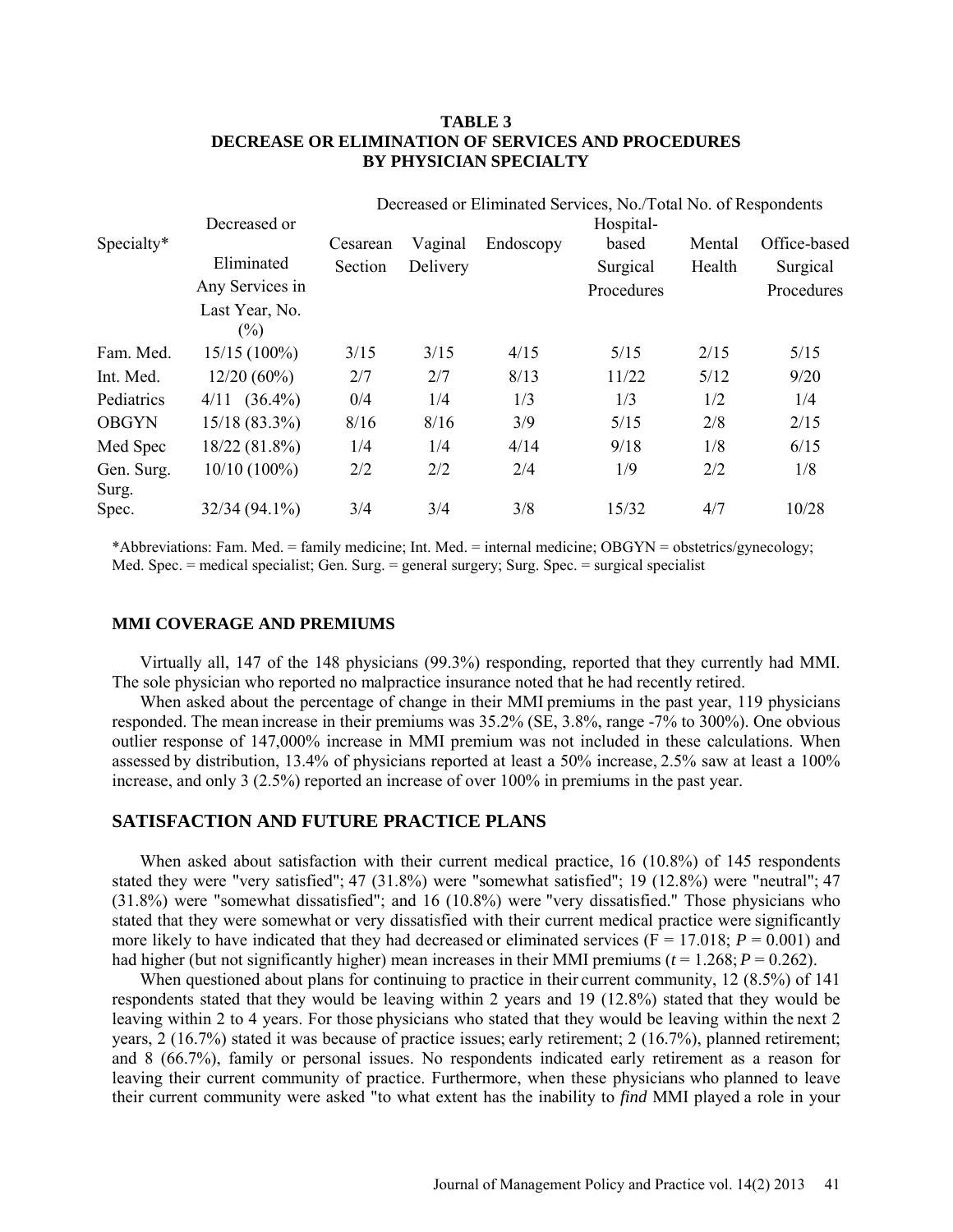decision to leave your community," 3 (27.2) % stated "a lot," and 2 (18.2) % stated "some." When the same group was asked "to what extent has the inability to *pay* for MMI played a role in your decision to leave your community,"  $5(41.7%)$  % said "a lot" and  $3(25%)$ , "some."

#### **CONCLUSIONS**

Sixty two (41.9%) of 148 physicians reported decreasing or eliminating health care services. Overall, 16 (42.1%) of 38 decreased or eliminated vaginal deliveries; 16 (42.1%) of 38, cesarean sections; 37 (33.9%) of 109, hospital-based surgical procedures; 48 (46.6%) of 103, emergency department coverage; 21 (35.0%) of 60, endoscopic procedures; 48 (46.6%) of 103, office-based surgical procedures; and 20 (39.2%) of 51, mental health services. Elimination of services was highest for general surgeons (78.4%), surgical specialists (73.6%), and obstetricians /gynecologists (70.2%). Premiums for medical malpractice insurance were believed by respondents to have increased by over 35%. Of those respondents planning to move their practice (35 of 142) or retire (29 of 141) within the next 4 years, 36 of 68 (52.9) reported that the inability to find medical liability insurance played a role in their decision, and 51 of 68 (75.0%) reported that difficulty in paying for medical liability insurance played a role in their decision.

These findings strongly indicate that a decrease or elimination of health care services occurred over a wide range of procedures and specialties in New Jersey. This was particularly true of hospital- and officebased procedures, and less so with diagnostic tests such as radiographs, electrocardiograms, and Papanicolaou smears. Although all specialties studied saw some loss in services, elimination of services was highest for medical and surgical specialists, and obstetricians/gynecologists.

Over one third of New Jersey physicians decreased or eliminated surgical and other hospital-based procedures, office-based procedures, and emergency department coverage during last MMI crisis in New Jersey. Services appeared to have been significantly reduced by a variety of physicians. For example, hospital-based surgical procedures were decreased approximately 50% by surgical specialists, internists, and medical specialists, while internists, family practitioners, and medical and surgical specialists reported decreasing office-based procedures by 35% or more. This change in service availability may have made it more difficult for some New Jersey patients to obtain more complex procedures and surgical care. Similarly, the decreased willingness of New Jersey physicians to provide emergency department coverage may have placed an additional burden on the emergency departments of New Jersey hospitals, where an increase in patient visits, particularly by the elderly, was already occurring (Reeder, et al., 2002).

A particularly important finding of this study is the 42.1% of respondents who reported elimination of obstetrical servicers, both vaginal deliveries and cesarean sections. This finding is confirms research (Gaskins, Tietze, and Cole, 1991; Institute of Medicine, 1989; Rivers, 1998) during previous MMI crises which found an exodus of those obstetricians and family practitioners who performed deliveries. This appears to occur because of a high likelihood of actual malpractice claims and a heightened perception of vulnerability to malpractice lawsuits by physicians performing obstetrical services (Burns, Connolly, and DeGraaff, 1999). Both factors may play a role in the reported elimination of obstetrical services found in this study.

The inadequate availability of mental health services in New Jersey has been reported previously by Holstein and Paul (2008), who examined networks of mental health services professionals in two counties in New Jersey who agreed to participate in insurance plans as constituting a phantom network of providers; i.e., a network of providers existing largely "on paper." The findings in this study indicate that the situation described by Holstein and Paul (in press) continues to deteriorate, with over 39% of the physicians responding to this survey indicating that they planned to reduce mental health services/referrals, further exacerbating the difficulties citizens in New Jersey would have in finding practitioners offering mental health services.

This study also demonstrated a statistically significant correlation between dissatisfaction with medical practice decrease in medical services provided. Not statistically significant, but still suggestive, was the relationship between dissatisfaction with medical practice and increase in MMI premiums. A self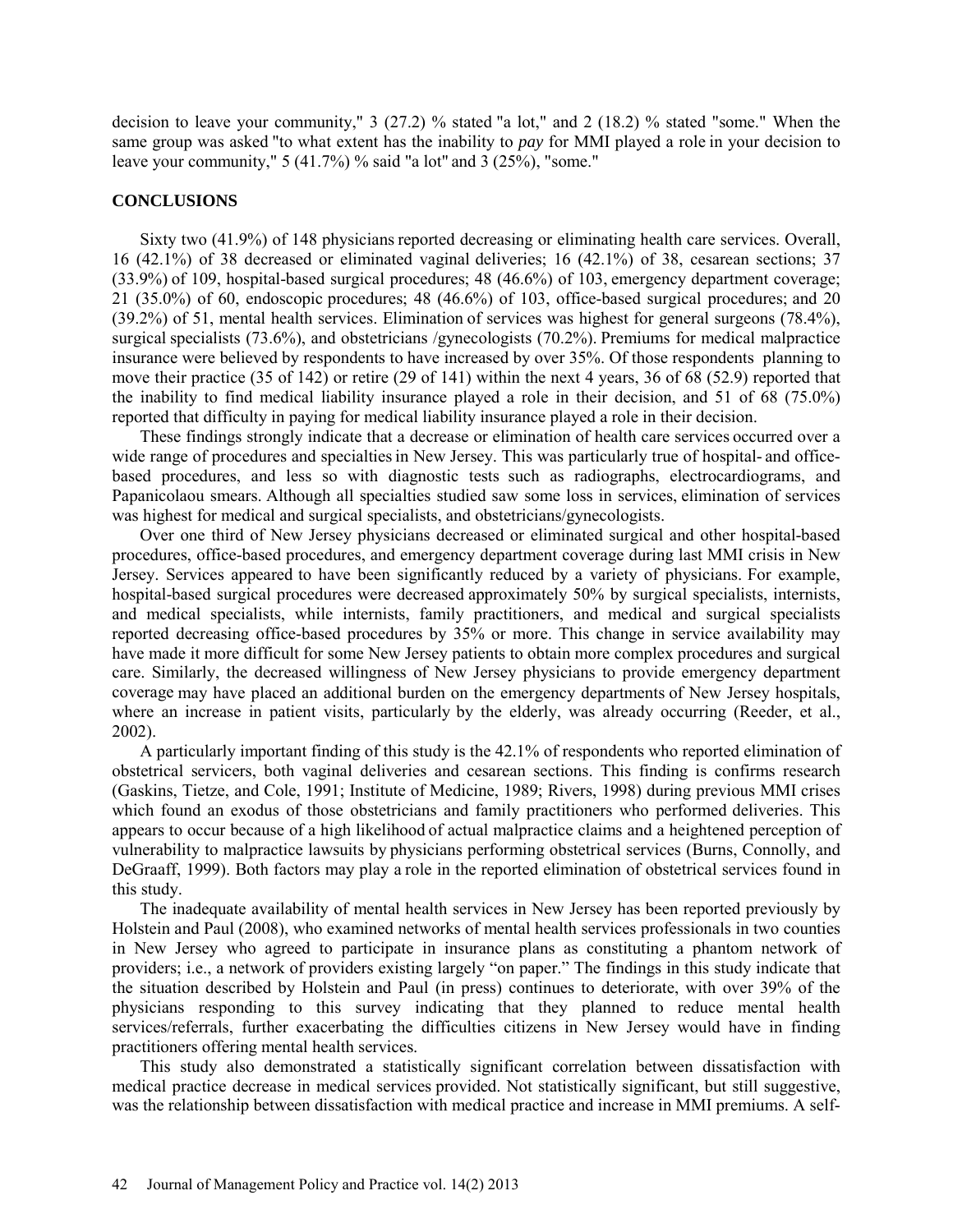reported MMI premium increase of 35.2% by physician respondents is consistent with other evidence of premium increases reported in states undergoing MMI market instability ("Comparison of Trends", 2002; Hope, 2003). At approximately the time when this data was gathered, increases in MMI premiums in the United States were in the range of 20% to 25% for internists, obstetricians, and general surgeons ("Comparison of Trends", 2002; Hope, 2003). Although the reasons behind these rises in medical MMI premiums remains a subject of considerable debate, the General Accounting Office has determined that the largest contributor to increasing MMI premiums were the losses incurred from malpractice claims ("General Accounting Office", 2003).

Previous research (Pathman, Konrad, and Agnew, 2003) demonstrated a strong correlation between some physicians' prediction of future practice plans and their actual departure from a community. This study indicates that many physicians in New Jersey have decided or are at least strongly considering leaving practice in the near future. In many cases, this appears to be directly related to difficulty with finding or paying for MMI. All specialties had attrition rates that should be worrisome, particularly when the length of the education pipeline required for the replacement of specialist physicians is considered, and that this pipeline may itself also be affected by MMI pressures.

The information reported by responding physicians in New Jersey demonstrated an apparent decrease in offerings of critical services. These results imply a significant perceived decrease, at least at the time this data was gathered, in access to care in New Jersey. It appears that changes to the MMI marketplace may be required to reverse the trend of decreasing availability of medical care in the state of New Jersey.

## **LIMITATIONS**

Several limitations of this study deserve mention. Most important is that respondents in this study might have been more adversely affected by the MMI situation could have been more likely to participate. Second, survey responses were based on self-reported estimates and were not objectively and independently verifiable. To some extent, confirmation/disconfirmation of self-reported data and more objectively obtained data could be valuable. Bearing this in mind, some self-reported data (e.g., increases in MMI premiums, decreases in services provided), might well have been overestimated. However, it is widely believed in business that "perception is reality" (Williams, 1993; Neale and Fullerton, 2010), especially in times of crisis (Hagan, 2011). Physicians, being only human, are likely to make decisions based upon their individual perceptions of any situation, and the personal significance of the MMI crisis will be evaluated by each physician when making any decision. Thus, "objective" data may or may not be an important consideration in physicians' decisions. This is especially true in studying MMI effects on physician behavior as this study did, as perceptions of a MMI crisis have been shown to be at variance with actual MMI rate increases (Rodwin, Chang and Clawson, 2006), but physicians' perceptions would still be expected to drive their behavior. The sample size and response rate were both modest, implying that the results obtained may not be representative of all practicing physicians in New Jersey. Finally, the results of this New Jersey-based study should not be generalized to other states.

This research was supported by a grant from the Business Council of Monmouth University's Leon Hess Business School

#### **REFERENCES**

Albert, T. (2003). New Jersey Physicians Stop Work in Biggest Liability Protest Yet. *American Medicine News*. Retrieved October 22, 1011 from [http://www.ama-assn.org/amednews/2003/ 02/17/prl10217.htm.](http://www.ama-assn.org/amednews/2003/%2002/17/prl10217.htm)

American Medical Association (2003). The Medical Liability Crisis: Talking Points. Retrieved October 22, 2011 from [http://www.dcmsonline.org/legislative/talking.htm.](http://www.dcmsonline.org/legislative/talking.htm)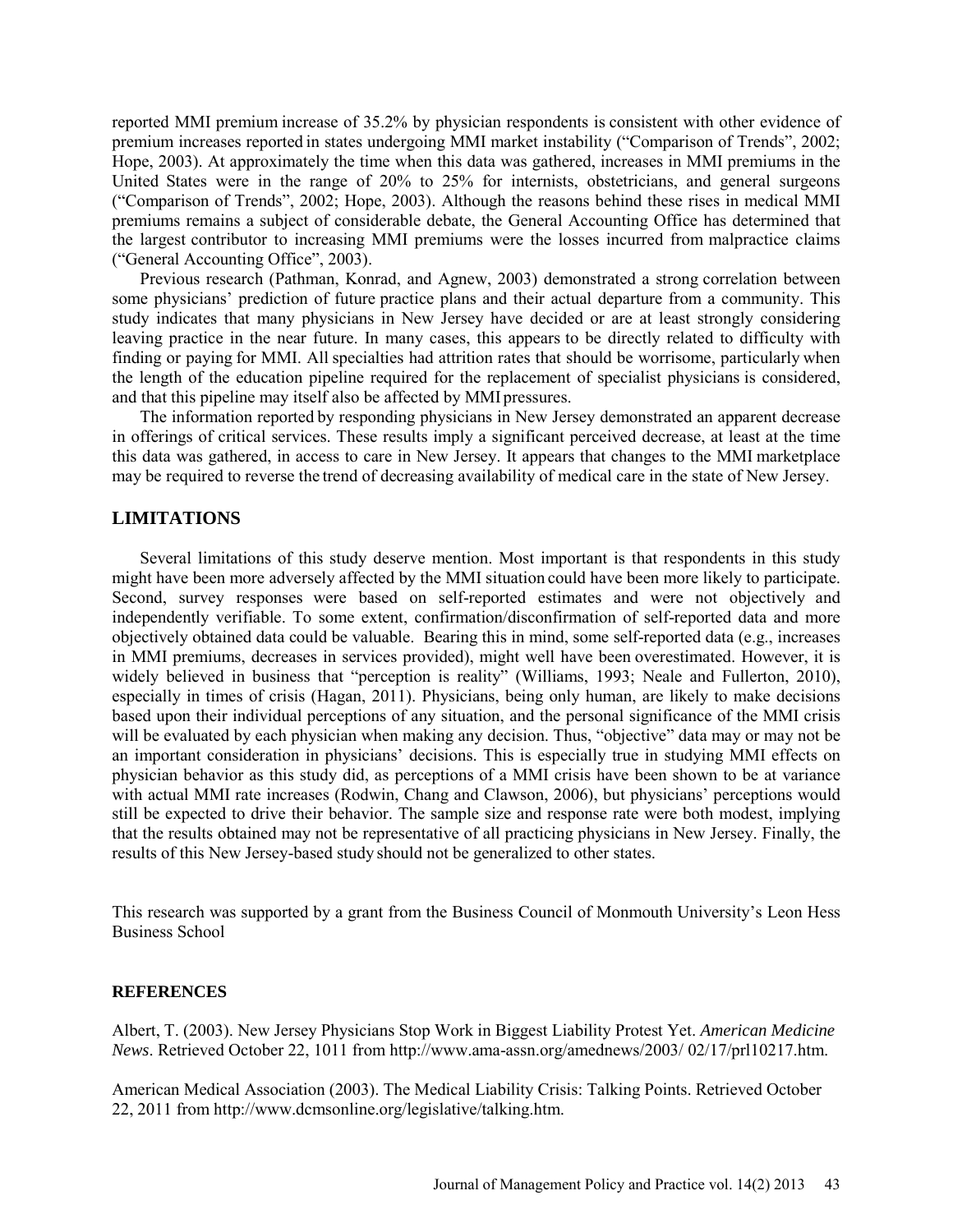Brooks, R.G., Menachemi, N., Clawson, A. and Beitsch, L. (2005). Availability of the Professional Liability Market on Access to Health Care. *Archives of Internal Medicine*, 165, (18), 2136-2141.

Brooks, R.G., Menachemi, N., Hughes, C. and Clawson, N. (2004). Impact of the Medical Professional Liability Crisis on Access to Care in Florida. *Archives of Internal Medicine*, 164, 2217-2222.

Burns, L. R., Connolly, T. and DeGraaff, R.A. (1999). Impact Of Physician's Perceptions of Malpractice and Adaptive Changes on Intention to Cease Obstetrical Practice. *Journal of Rural Health*, 15, (2), 134- 146.

Carrier, E.A., Reschovsky, J.D., Mello, M. M., Mayrell, R.C. and Katz, D.R. (2010). Physicians' Fears of Malpractice Lawsuits Are Not Assuaged by Tort Reform. *Health Affairs*, 1, 9(9), 1585-1592.

"Comparison of Trends" (2002). A Comparison of Trends in 2001 and 2002 Rates for Three Medical Specialties. *Medical Liability Monitor*, 27, (8-9), 1.

Danzon, P.M. (1986). New Evidence on the Frequency and Severity of Medical Malpractice Claims. *Law and Contemporary Problems*, 5, (49), 57-84.

Gaskins, S.E., Tietze, P.E. and Cole, C.M. (1991). Obstetric Practice Patterns among Family Practice Residency Graduates. *Southern Medical Journal*, 84, (8), 947-951.

"General Accounting Office" (2003). Medical Malpractice Insurance: Multiple Factors Have Contributed to Increased Premiums: GAO-03-702. Retrieved October 21, 2011 fro[m http://www.gao.gov/cgi](http://www.gao.gov/cgi-bin/getrpt?GAO-03-702)[bin/getrpt?GAO-03-702](http://www.gao.gov/cgi-bin/getrpt?GAO-03-702)

Hagan, L.M. (2011). [Building the Case for Educating Business Leaders on the Importance of Public](http://bluehawk.monmouth.edu:2141/docview/886547229/132912F2B0A3437CC6B/14?accountid=12532)  [Relations.](http://bluehawk.monmouth.edu:2141/docview/886547229/132912F2B0A3437CC6B/14?accountid=12532) *American Journal of Business Education*, 4, (8), 43-48.

HHS (2002). *Confronting the New Healthcare Crisis: Improving Healthcare Quality and Lowering Costs by Fixing Our Medical Liability System*. US Department of Health and Human Services Office of the Assistant Secretary for Planning and Evaluation. Washington, DC: Department of Health and Human Services; July 24, 2-4.

Hinkelman, M. (2003). Physicians Are Still Fleeing Pennsylvania and Its Malpractice Costs," *Philadelphia Daily News.* April 16. Retrieved August 1, 2003 from [http://www.philly.com/mld/](http://www.philly.com/mld/%20dailynews/news/%20local/5643480.htm?1c)  [dailynews/news/ local/5643480.htm?1c.](http://www.philly.com/mld/%20dailynews/news/%20local/5643480.htm?1c)

Holstein, R.M. and Paul, D.P. III (2008). Finding In-Network Mental Health Services: A Phantom Network Odyssey. In D. Emmitt (Ed.), *World Neighbors Sharing Strategies to Transform Health Care* (pp. 151-158).

Holstein, R.M. and Paul, D.P. III (2012). Phantom Networks' of Managed Behavioral Health Providers: An Empirical Study of their Existence and Effect on Patients in Two New Jersey Counties. *Hospital Topics*, 90, (3), 65-73.

Hope, P.A. (2003). Reforming The Medical Professional Liability Insurance System. *American Journal of Medicine*. 114, (7), 622-624.

Hudgins, E. (2003). Sidebar: New Jersey Doctors in Work Action. Retrieved August 12, 2012 from [http://www.atlassociety.org/sidebar-new-jersey-doctors-work-action.](http://www.atlassociety.org/sidebar-new-jersey-doctors-work-action)